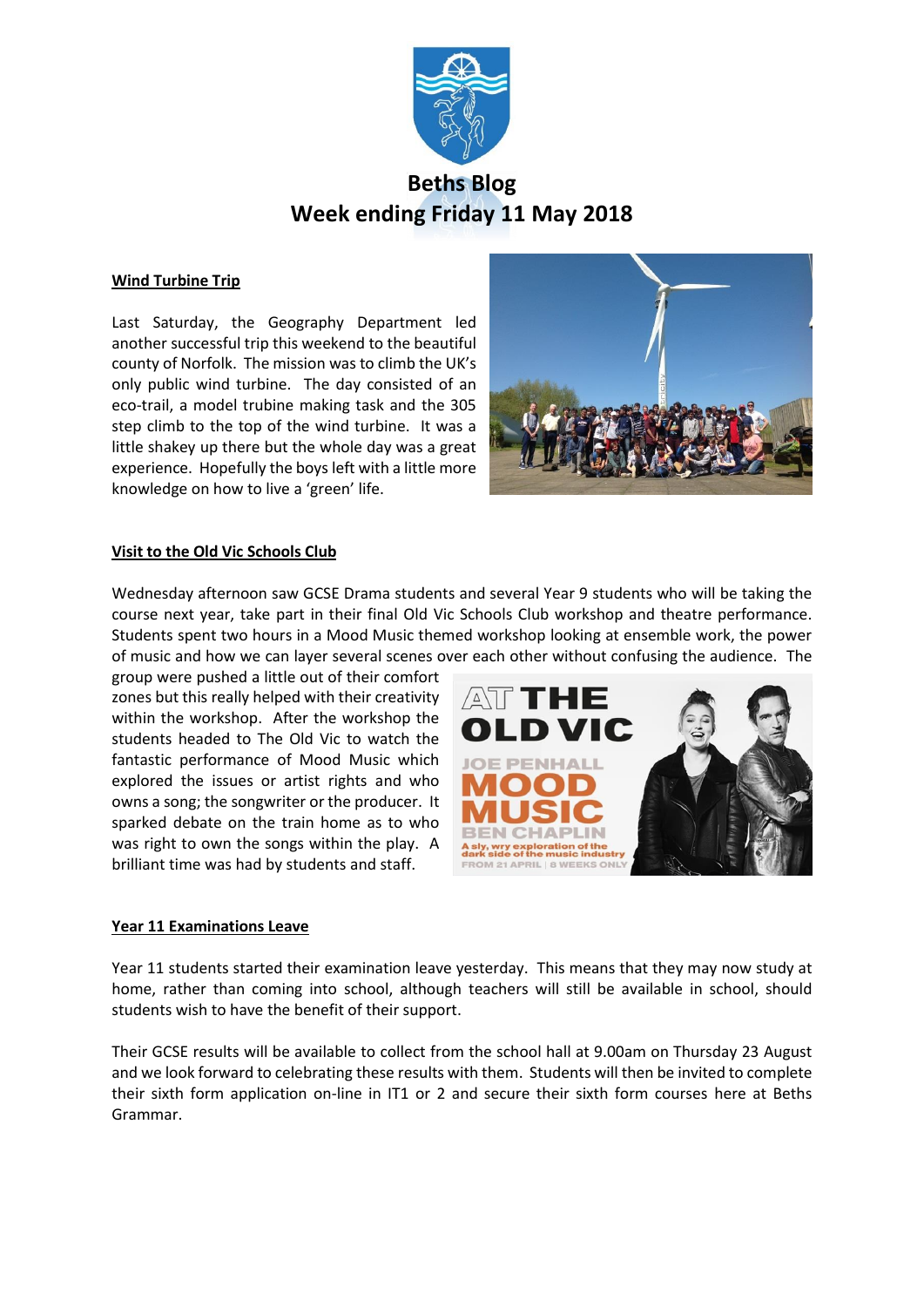## **Examinations**

Examinations start in earnest on Monday. Good luck to all those taking GCSEs and GCEs over the next few weeks and we hope that, on the result days, you open your envelopes and reveal the grades that you had hoped for!

## **Social Media Platforms**

In a bid to become more media 'savvy' we are trying to use Twitter and Facebook – and hopefully other media platforms – to better effect. Mr Watkins, who is a Teacher of History here at Beths Grammar already has several ways to motivate his students. Take a look at his links below for inspiration:

Website - [www.WatHistory.com](http://www.wathistory.com/) Twitter - @WatHistory YouTube - <https://www.youtube.com/channel/UCYx6HHu1lBffMRDPbrQG5gA>

## **Charley Smith's Hair Cut for the Little Princess Trust**



My name is Charley Smith and I am currently a Year 13 student here at Beths Grammar. I have been growing my hair since August 2014, without even getting a trim. On Friday 25



May (the last day of sixth form) I am having around 20 inches chopped off to donate to the Little Princess Trust.

The hair I donate will make a wig for a young person who has lost their own hair through chemotherapy. The Trust also takes in donations, of which they use to buy hair to make wigs when there is a shortage in supply of hair donations.

I am fundraising for the Trust and the Sixth Form Leavers' Prom, and each will receive half of all money raised. I have a target of £1,000 to raise, and if I reach this, I will shave my head.

If you would like to donate to this cause, please donate via ParentPay (Charley's Haircuyt Fundraiser) or place money in the box on the School Reception.

For more information about the Trust please click on the link: [http://www.littleprincesses.org.uk/.](http://www.littleprincesses.org.uk/) Famous people who have previously donated their hair to the Trust include The Duchess of Cambridge, Harry Styles and Jessy J.

The Little Princess Trust provides real hair wigs free of charge to children and young adults up to the age of 24, who have sadly lost their own hair due to cancer treatment and other illnesses.